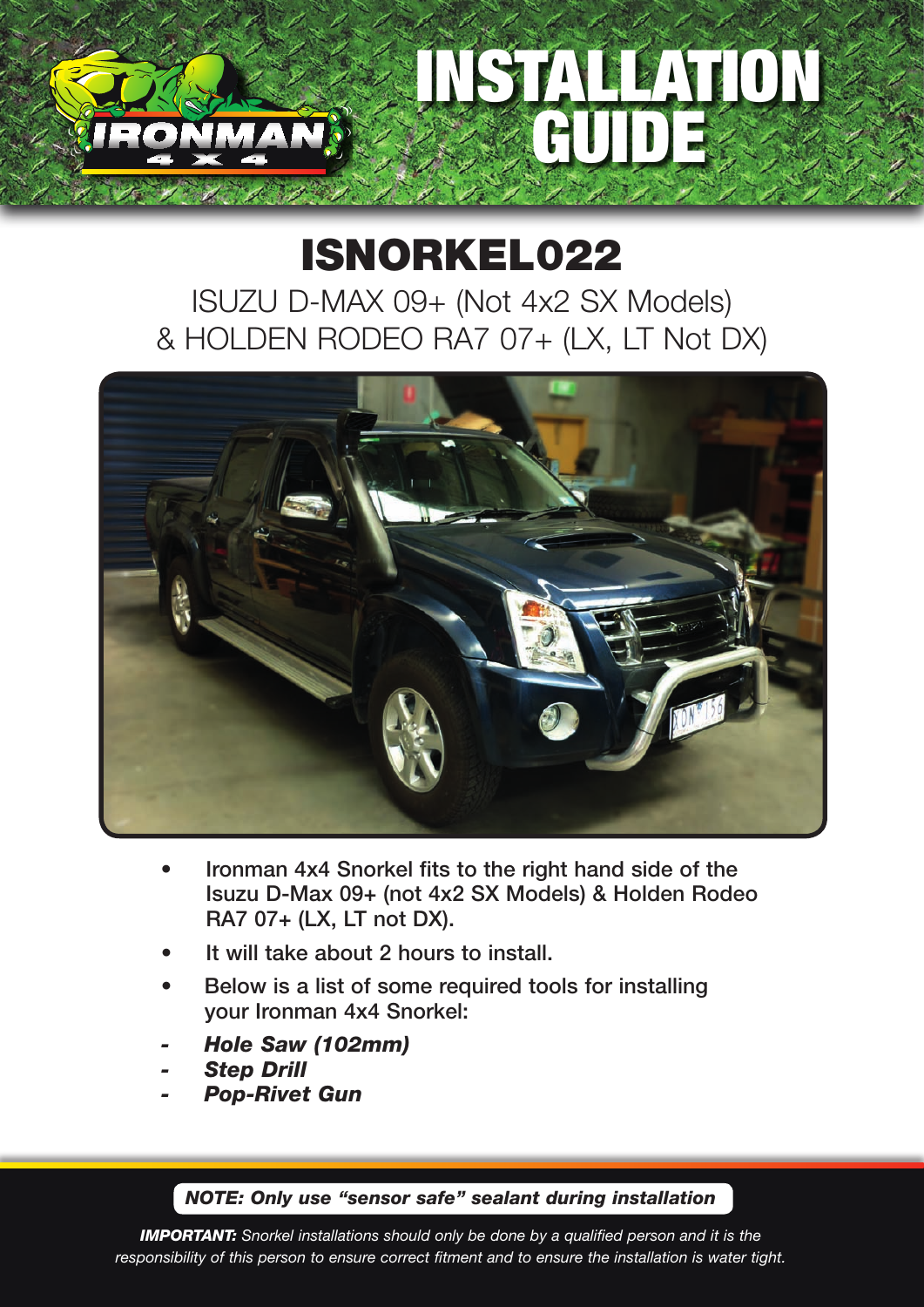- 1. Before installation check snorkel application is compatible with your vehicle.
- 2. Remove right hand front mudguard liner, air cleaner assembly and air cleaner intake duct.
- 3. Apply masking tape to right hand front mudguard.



- 4 Tape template to mudguard making sure it is lined up with top of mudguard (bonnet opening) and rear of mudguard (door opening).
- 5. Using a felt tipped pen, mark all holes through template onto mudguard. Remove template.
- 6. Drill mounting holes to 16mm and using a 102mm hole saw, cut the remaining hole for air entry duct.



7. De-burr and rust-proof all holes (this applies to all holes drilled after this step).

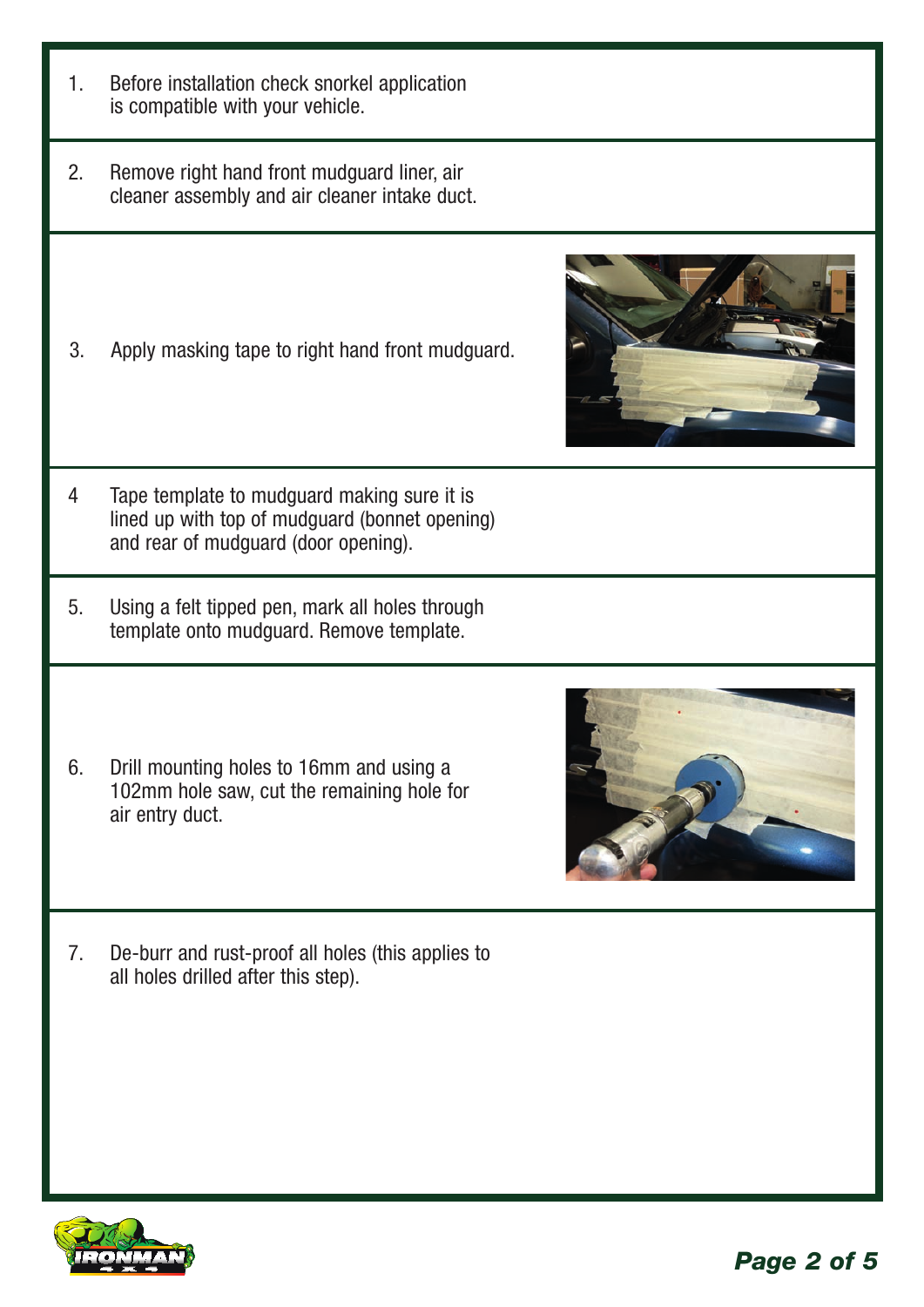*Page 3 of 5*

- 8. Carefully remove door seal from right hand front windscreen pillar. Apply masking tape to pillar.
- 9. Using thread lock, screw all mounting studs into snorkel body and attach pillar mounting bracket loosely to snorkel using M6 Bolts provided.
- 10. Hold snorkel body in position on mudguard and with pillar mounting bracket pushed against plastic windscreen mold on pillar, mark mounting holes.

11. Drill mounting holes to 5mm. Remove mounting bracket from snorkel, apply silicone sealant to mounting holes and attach bracket to pillar using pop rivets provided.

Refit door rubber.

12. Fit protective rubber to intake duct hole in engine bay.









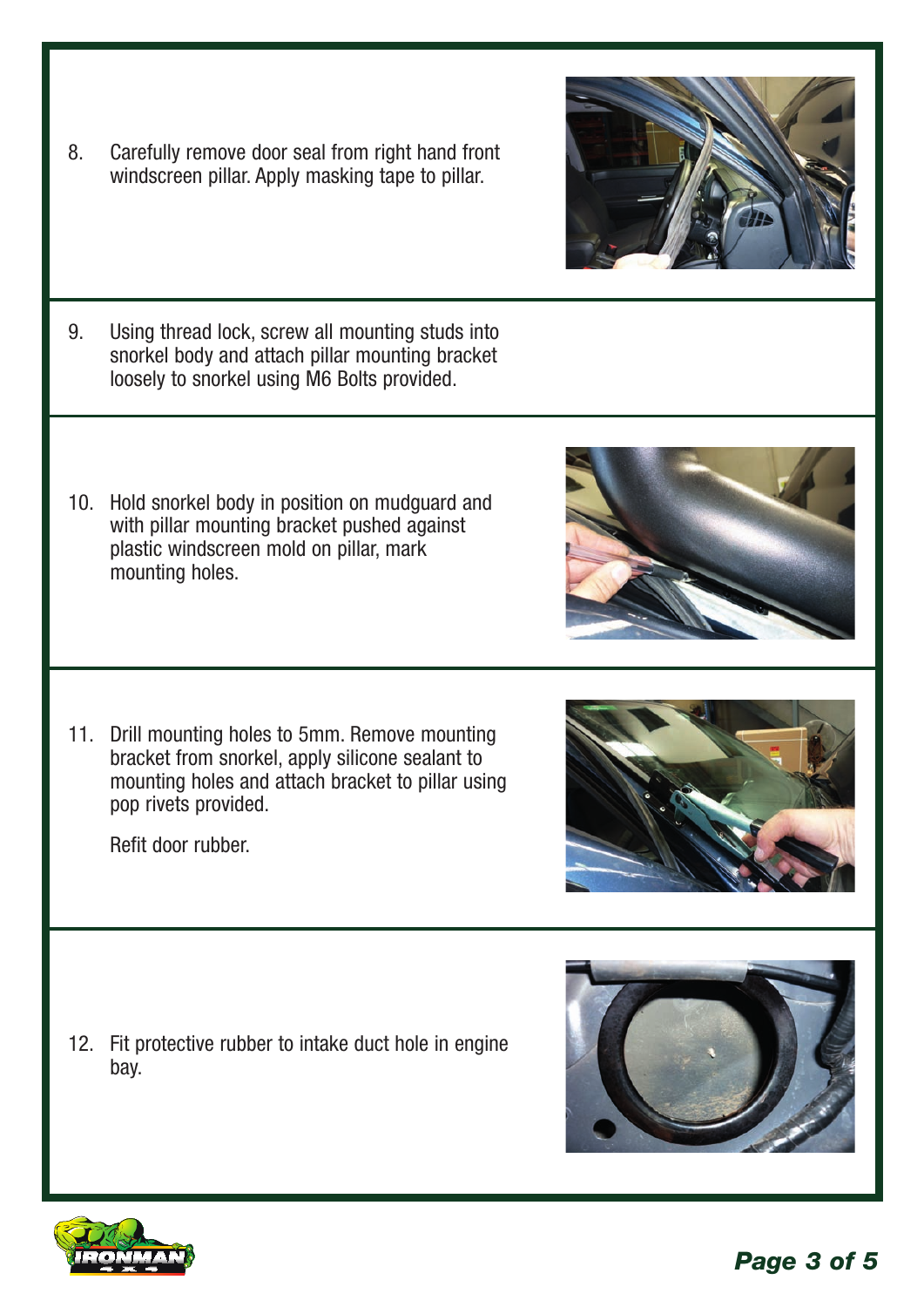- 13. Place adhesive rubber strip to air intake duct as shown.
- 14. Place air intake duct in position under mudguard.
- 15. Fit rubber joiner to air intake duct in engine bay. Slide two hose clamps over rubber joiner.

- 16. Refit air box and attach to rubber joiner. Tighten all hose clamps making sure snorkel end of air intake duct lines up with 102mm hole in mudguard.
- 17. Apply a liberal amount of silicone sealant to inside of intake duct. Attach snorkel body to mudguard and secure with M8 Nylock Nuts and body washers making sure snorkel engages with air intake duct.

Attach to pillar mounting bracket using M6 Bolts.